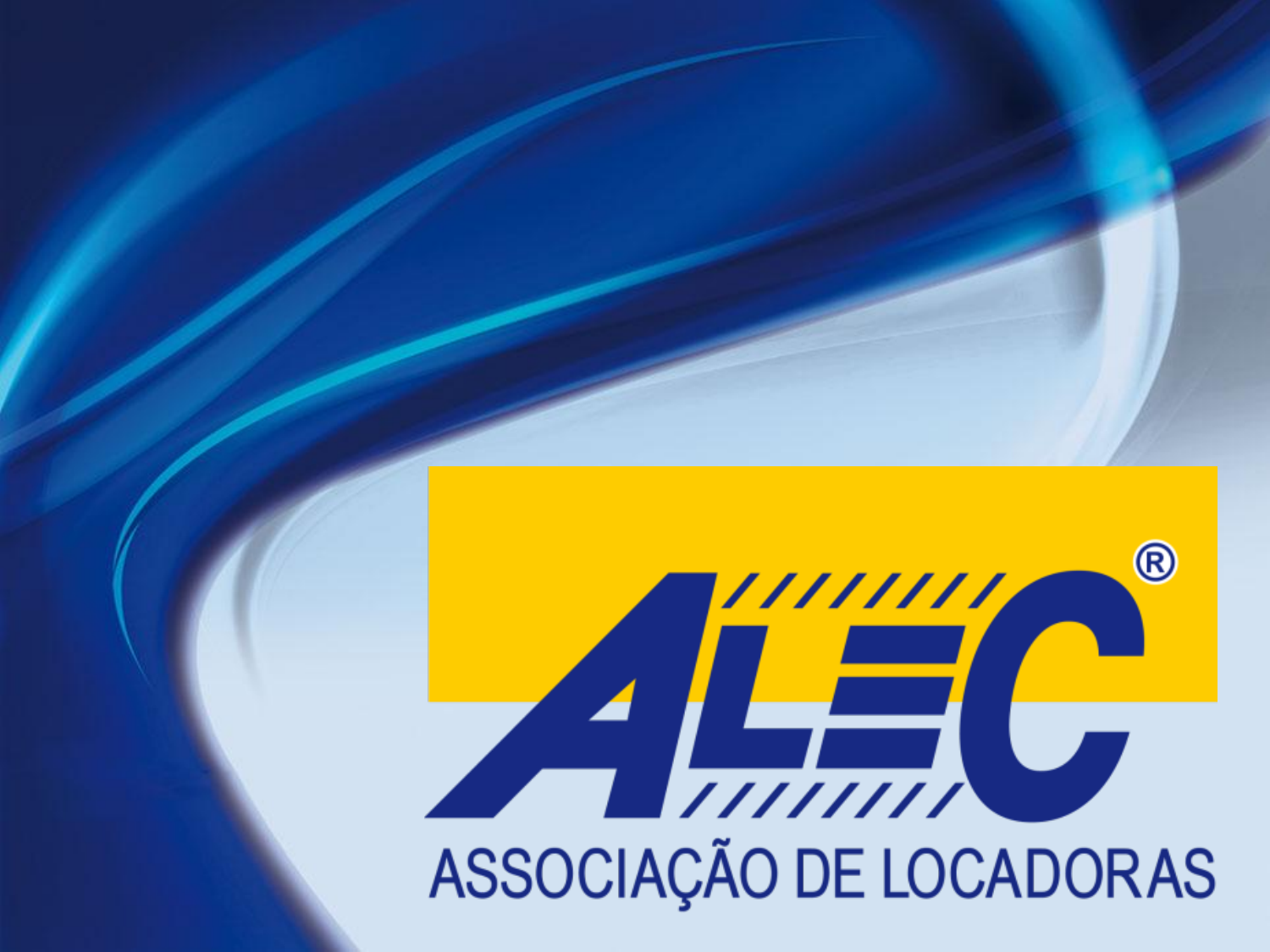## **BRAZILIAN RENTAL ASSOCIATION**

**Established: 1992**

#### **SEGMENTS**

- **Construction**
- **Mining**
- **Industry**
- **Events**
- **Cleaning**
- **Cargo handling**
- **Concrete cutting and drilling services**

#### **IN THE ENTIRE COUNTRY.**

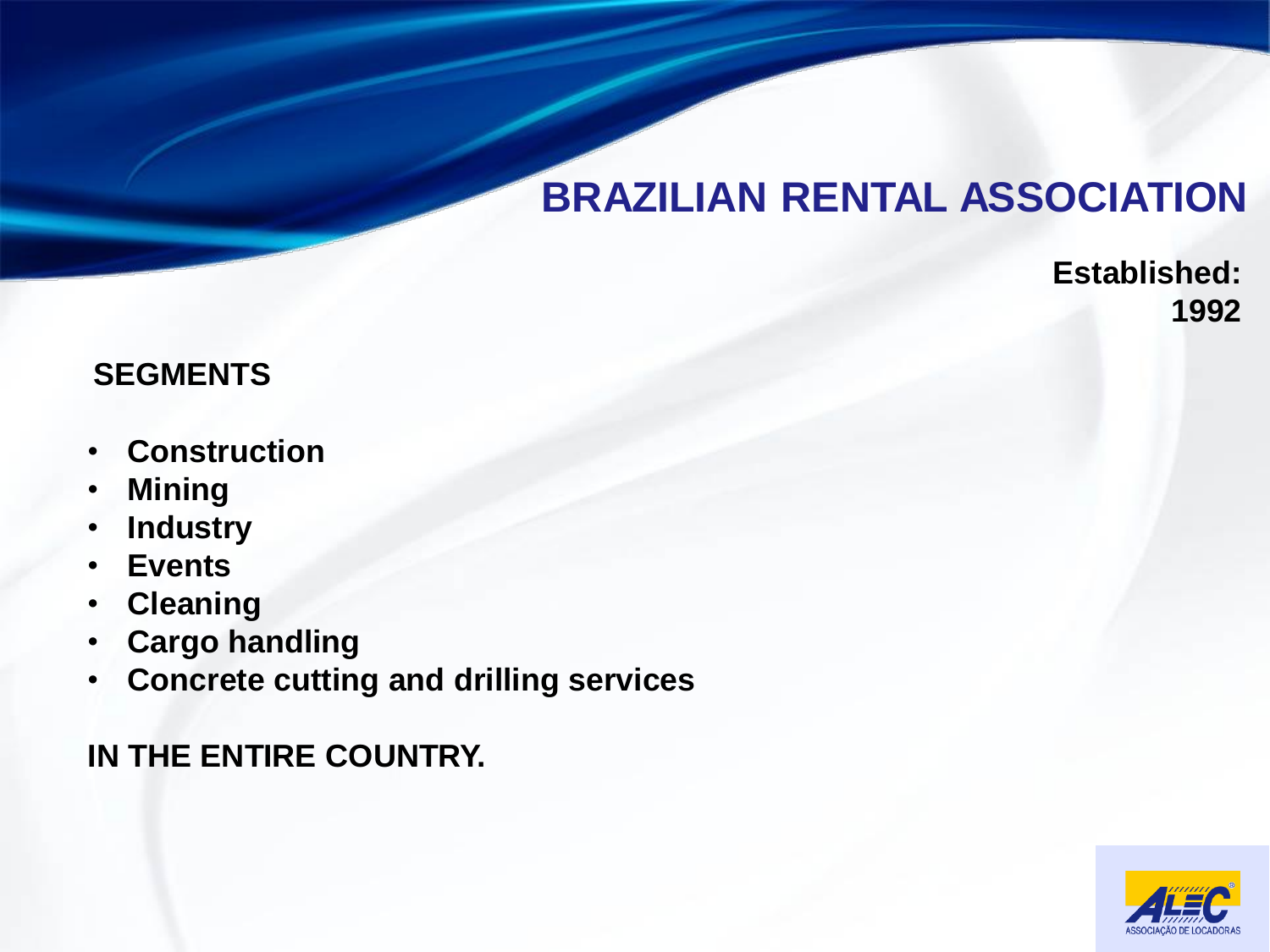## **OUR GOAL**

# **To reinforce the concept of rental in the market and to invest in constant training for the associates' teams.**

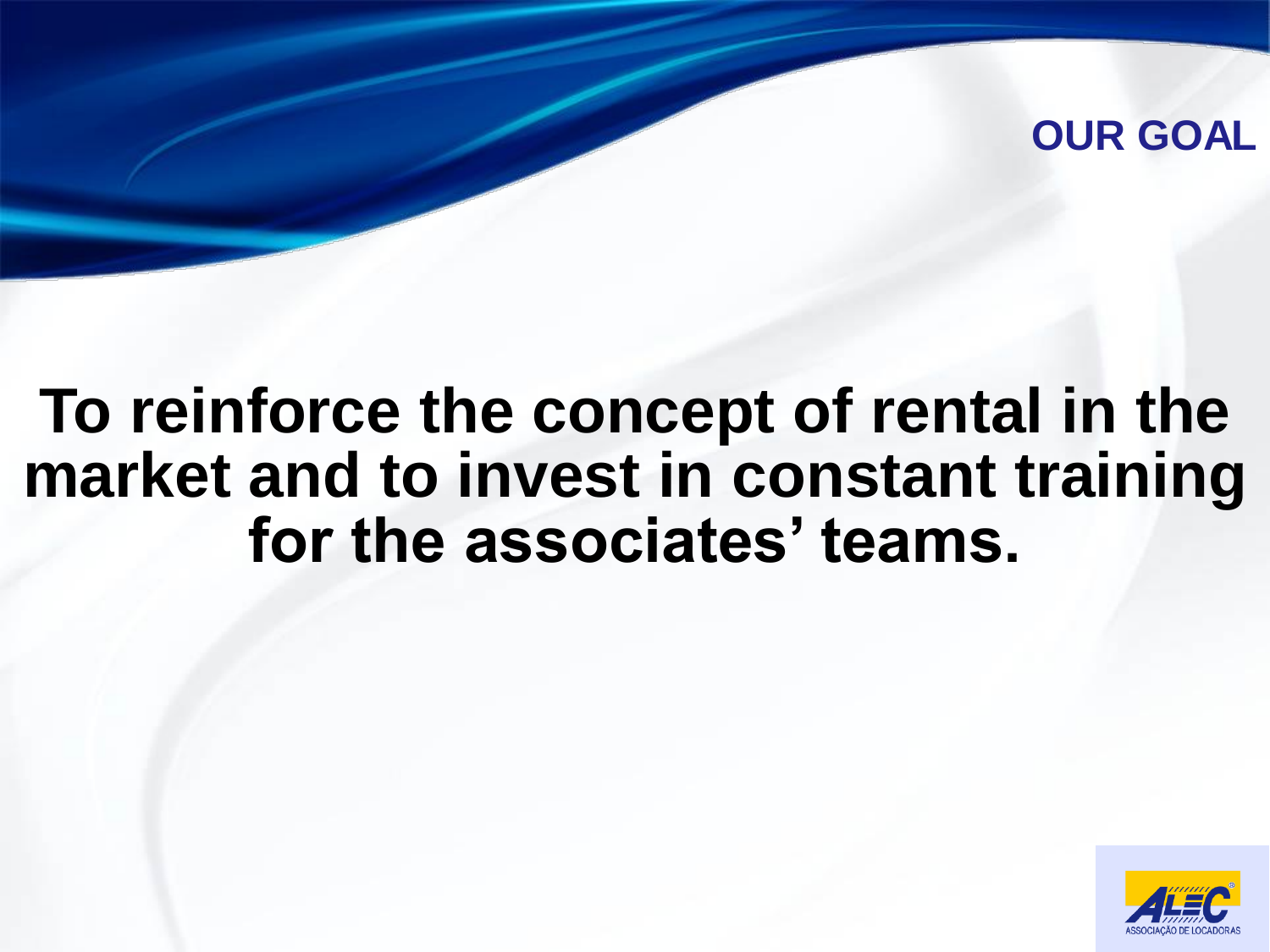## **OUR GOAL**

#### **Events organized by ALEC:**

# **fel boc 2011**

Feira de Equipamentos para Empresas Locadoras





Encontro de Profissionais das Empresas Locadoras

- **Ceará**
- **Curitiba**
- **Porto Alegre**
- **Rio de Janeiro**
- **Ribeirão Preto**
- **São José dos Campos**



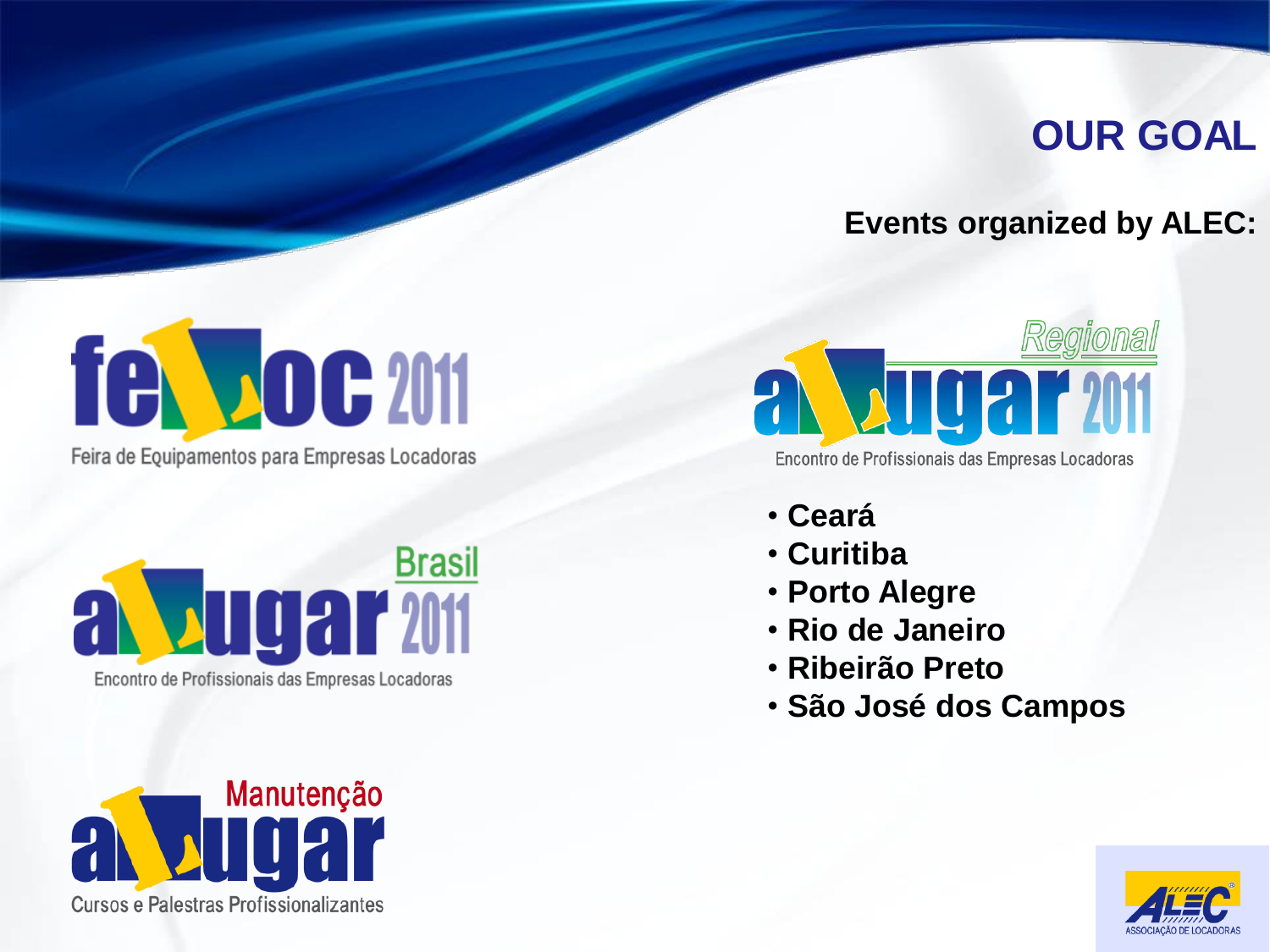## **ASSOCIATED COMPANIES BY REGION**



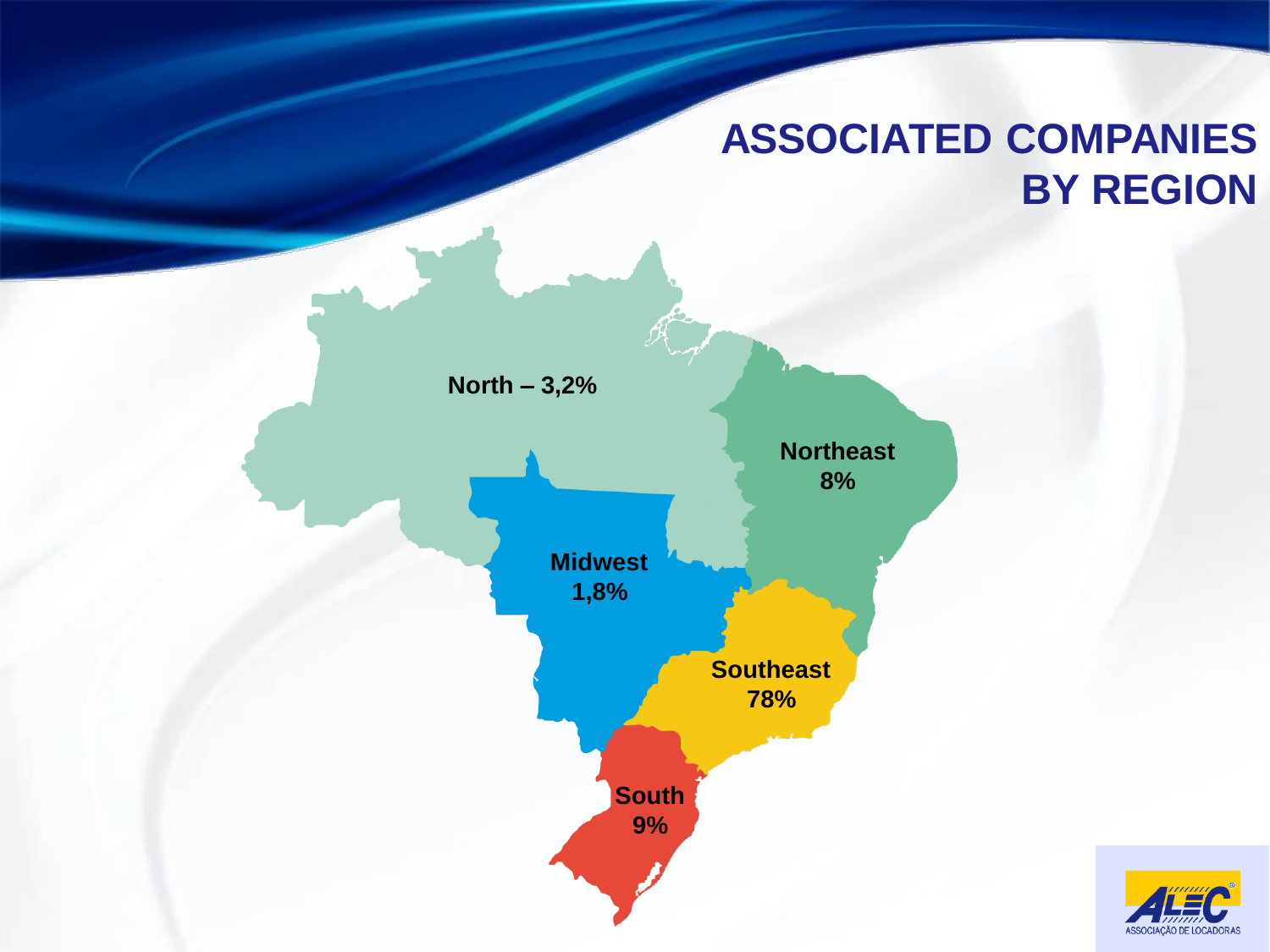## **WORKS DEVELOPED**

**ALEC acts as technical support to the Standing Regional Committee in the preparation and review of the Brazilian Standards for Safety Equipment along with three sectors:**

- **Government – Ministry of Labour and Fundacentro**
- **Workers Union – Feticon/SP**
- **Employers Unions: Sinduscon/SP and Secovi/SP**

**The Association also promotes training for employees of rental companies:**

- **Machine Maintenance**
- **Lectures on business management**
- **Lectures on security regarding equipment**
- **Lectures on rental value calculations**
- **Training for rental services salesmen**

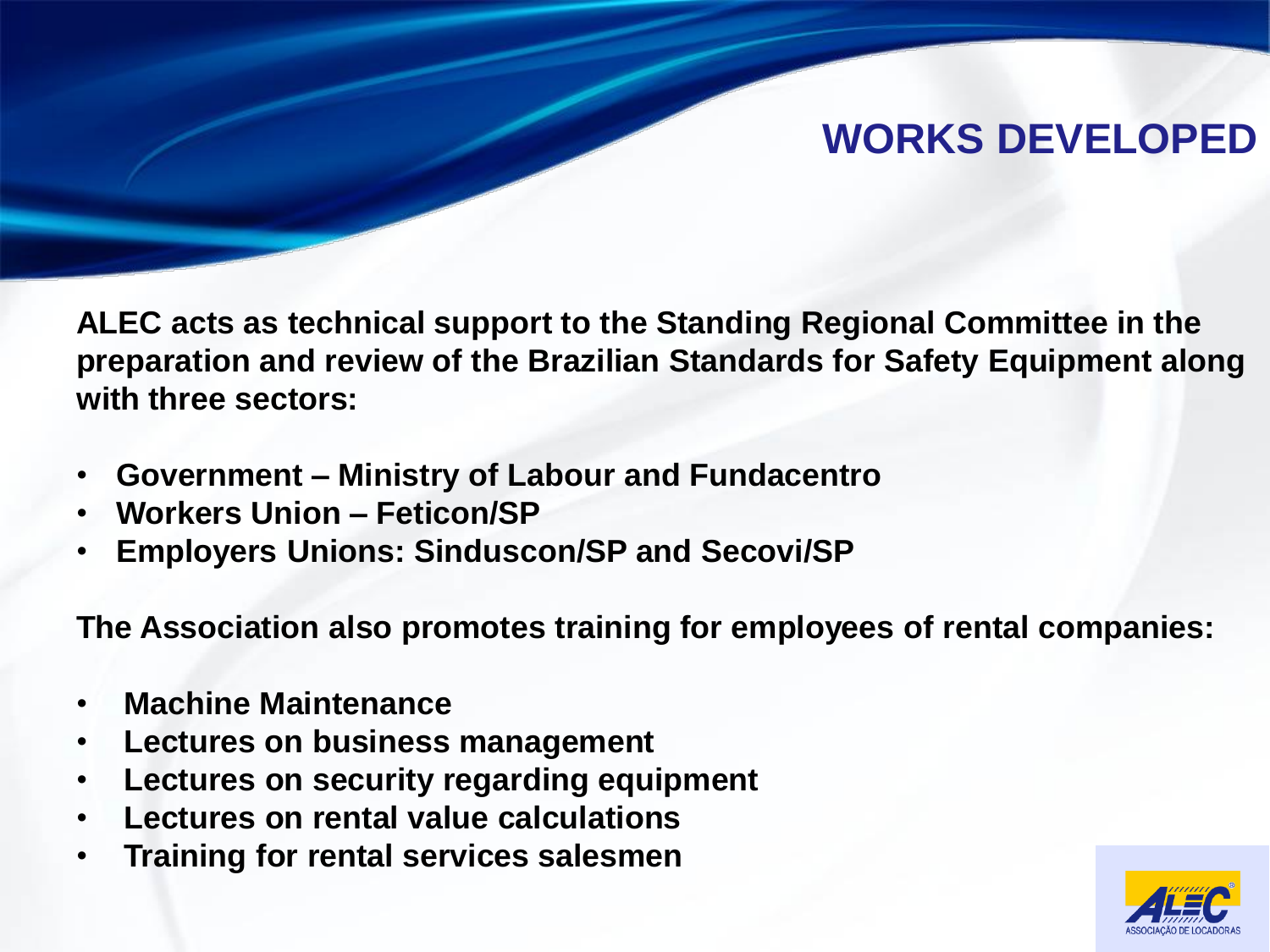#### 14,00% 14,00% 12,00% 12,00% 10,00% 10,00% 8,00% 8,00% 6,00% 6,00% 4,00% 4,00% 2,00% 2,00%  $0,00%$  $-2,00%$ 0,00% **2006 2007 2008 2009 2010 2011\* \*** -2,00% **\* estimate**■ CONSTRUCTION GDP **BRAZILIAN GDP**

### **CONSTRUCTION GDP X BRAZILIAN GDP**

**2010 CONSTRUCTION GDP (GVA): US\$ 103.280 million 2010 BRAZILIAN GDP (GVA): US\$ 1.959.776 million**

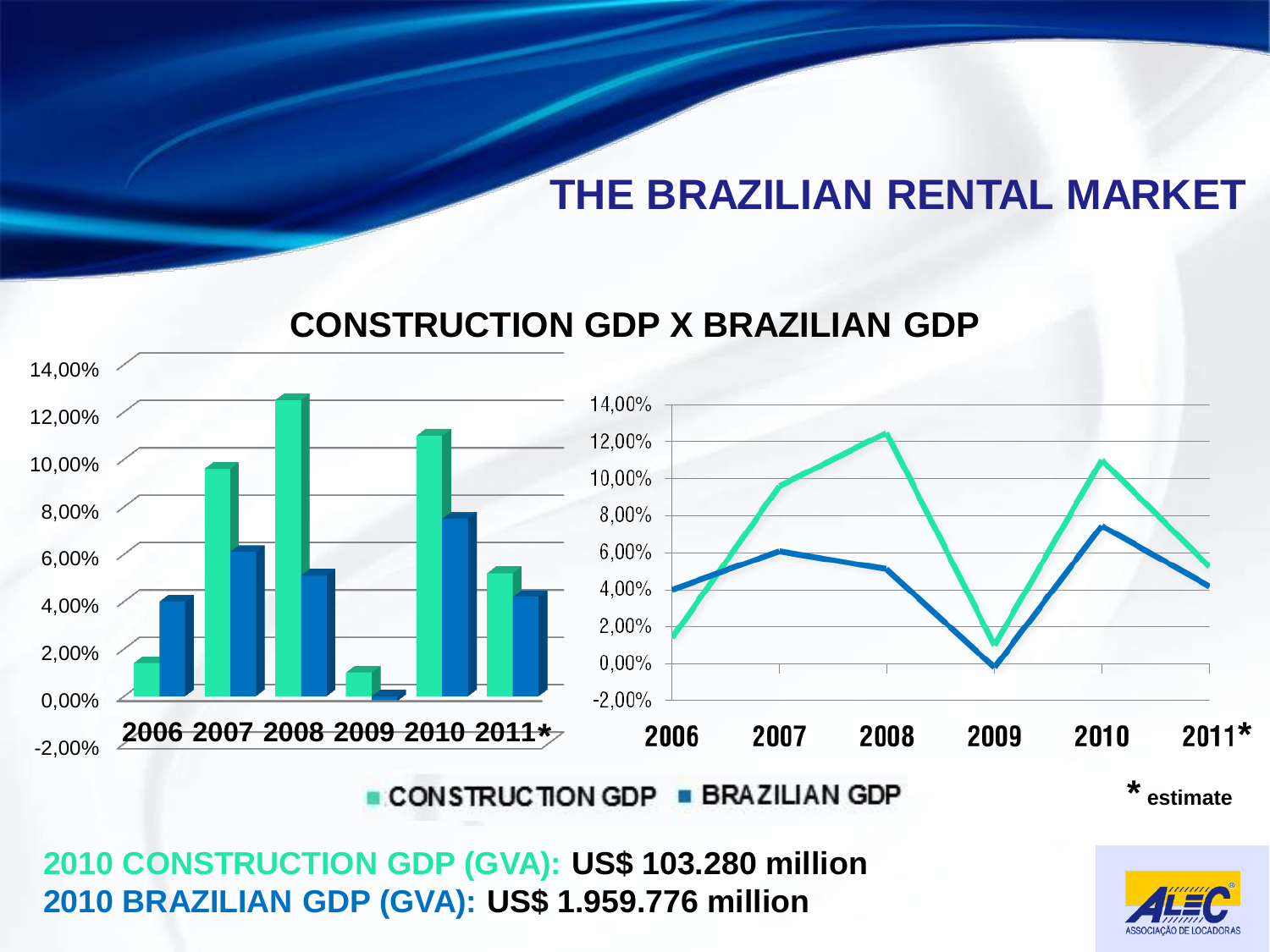#### **ACCUMULATED GDP 2007 TO 2010**

**34,7%**





**BRAZILIAN GDP CONSTRUCTION GDP**

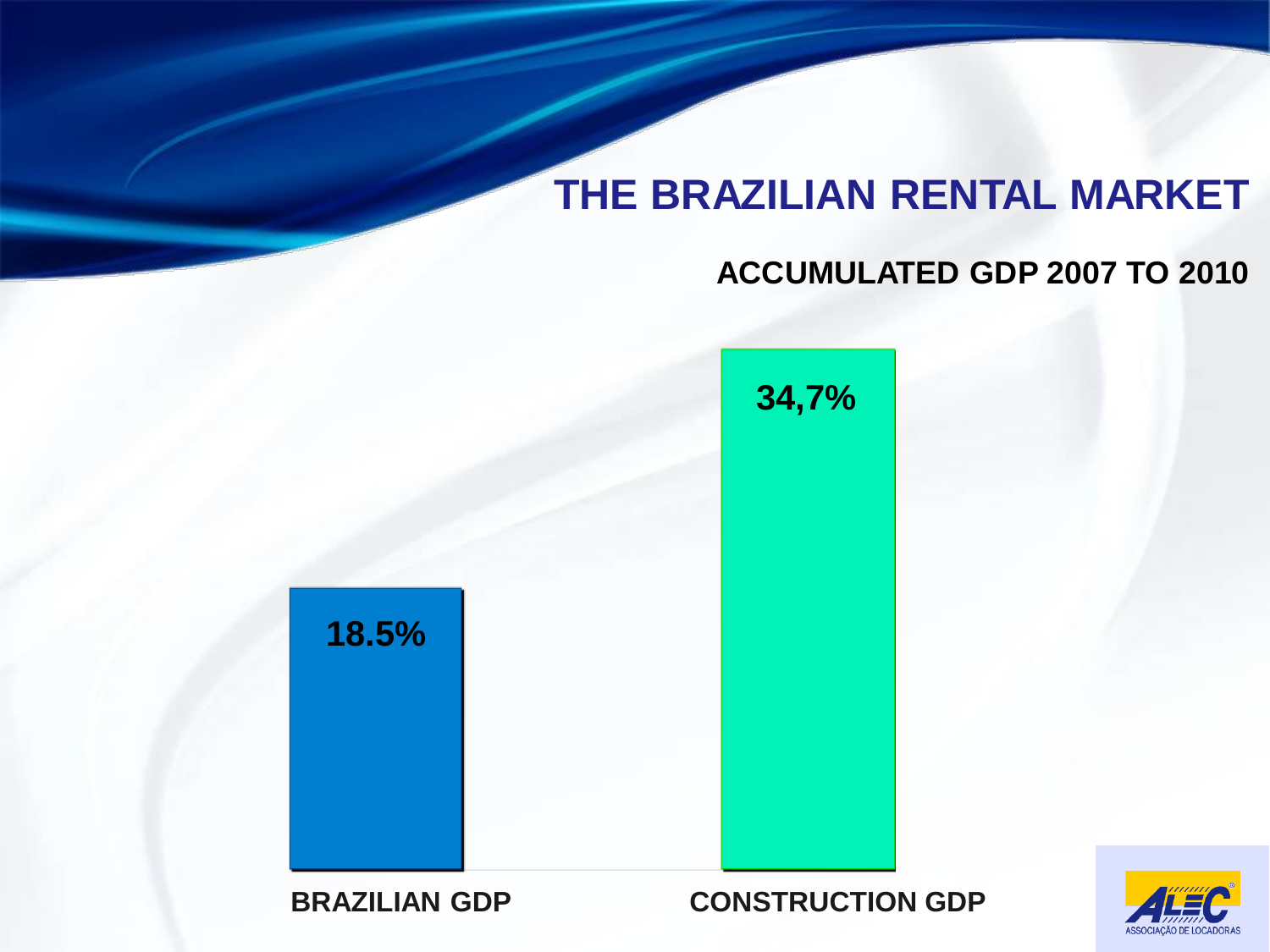## **BRAZILIAN MARKET ASSESSMENT - RENTAL x END CLIENT Soil compaction - light machinery**

|            | <b>Brands on the</b><br>market | <b>Amount of rental</b><br><b>companies</b> | % billed to the end<br><b>client</b> | % billed to<br>companies |
|------------|--------------------------------|---------------------------------------------|--------------------------------------|--------------------------|
| until 1980 | 4                              | 8                                           | 99%                                  | 1%                       |
| 1980-1990  | 4                              | 45                                          | 85%                                  | 15%                      |
| 1990-2000  | 8                              | 700                                         | 50%                                  | 50%                      |
| 2000-2009  | 15                             | 1160                                        | 15%                                  | 85%                      |

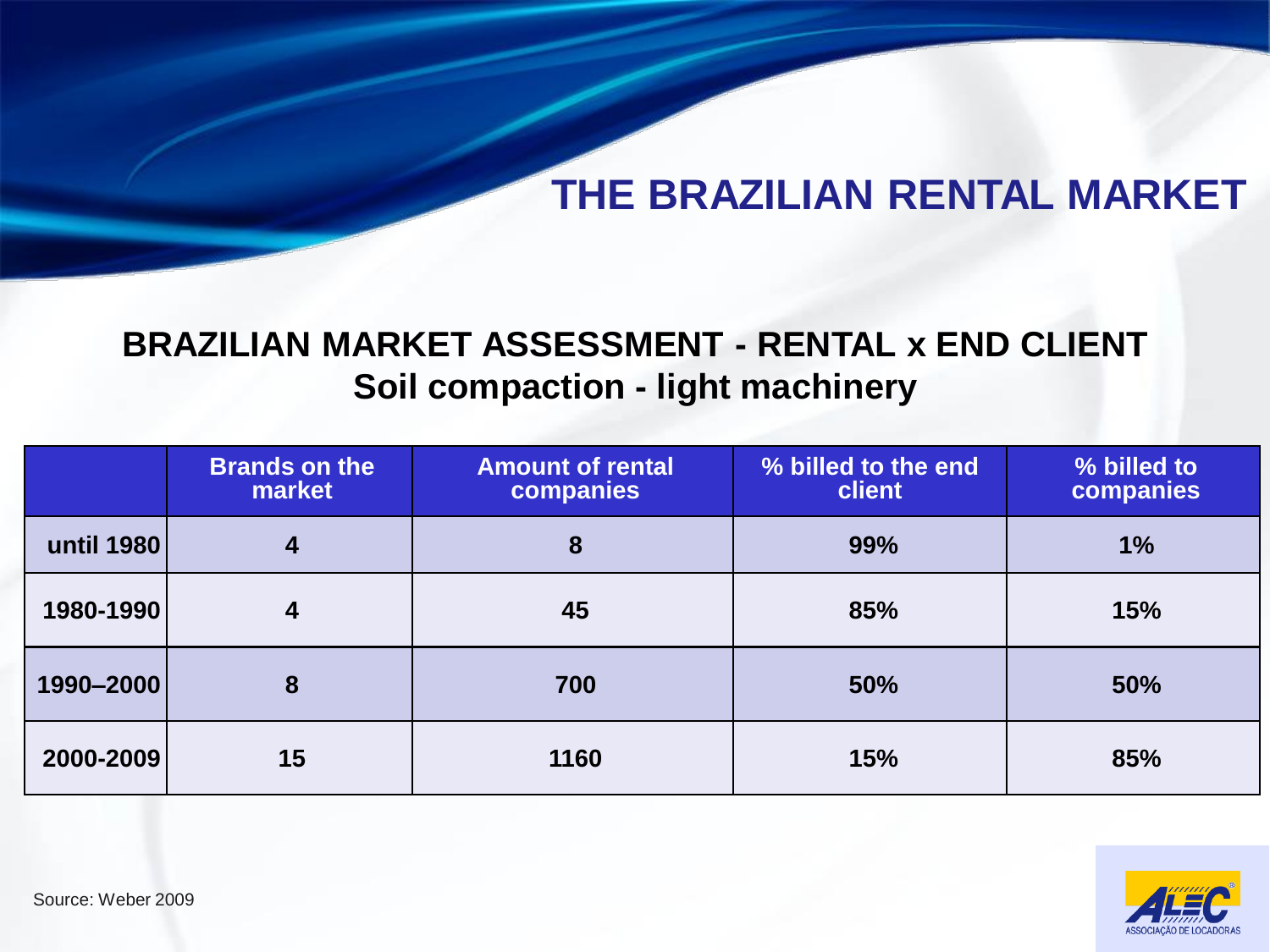#### **REGIONAL DISTRIBUTION**

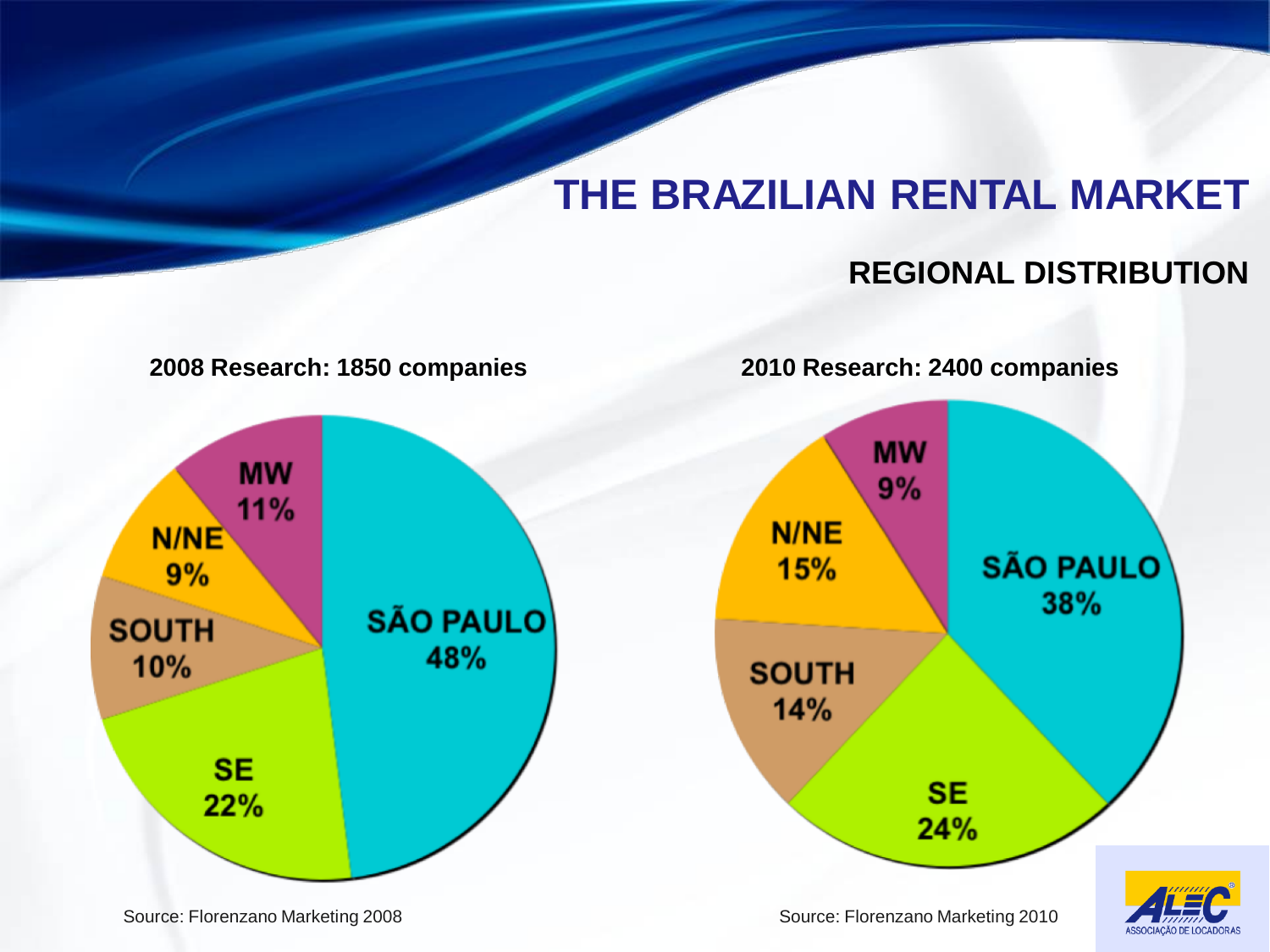#### **COMPANY SIZES AND NUMBER OF EMPLOYEES**

#### **2008 Research: 1850 companies Total Employees= 20.000 2010 Research: 2400 companies Total Employees= 42.000 930 Small 5 employees 50% 370 Big 26 employees 20% 550 Medium 10 employees 30% 1200 Small 6 employees 50% 480 Big 50 employees 20% 720 Medium 15 employees 30%**

Source: Florenzano Marketing 2008 Source: Florenzano Marketing 2010